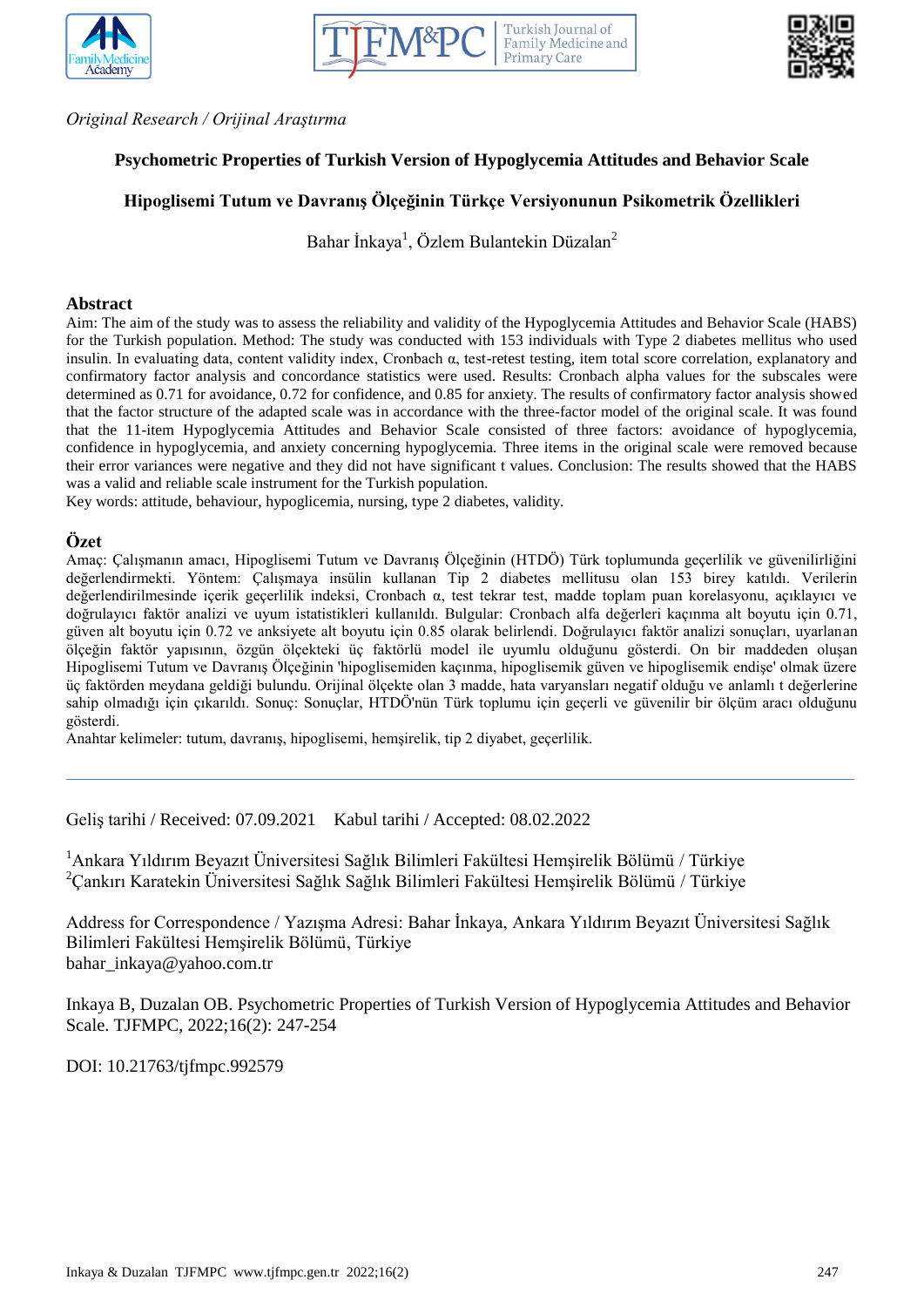# **Introduction**

Hypoglycemia is defined as a blood glucose level below 70 mg/dl.<sup>1,2</sup> Patients with type 2 diabetes may experience conditions such as tremor, dizziness, fatigue, sleepiness, drowsiness, light-headedness, and fainting. These symptoms generally cause anxiety and discomfort in patients. Very frequent recurrence of hypoglycemia attacks may be an indication for the failure to adequately manage glycemic control and quality of life.3,4,5 Although there are studies about hypoglycemia-related anxiety and worry experienced by patients with Type 1 diabetes in the literature, there are a limited number of studies on experiences of the patients with Type 2 diabetes.<sup>5,6</sup> In a study conducted by Yu and Ko in 2012, it was determined that the majority of 320 hypoglycemic patients with Type 2 diabetes were old. It was stated in one study that the hypoglycemia anxiety levels in women were higher than in men.<sup>8</sup> In the study by Leiter et al. which assessed hypoglycemic fear, it was reported that 84.2% of the patients with Type 2 diabetes feared that they might have serious hypoglycemia in the future by rating it as 'sometimes/always', while 29.9% of them feared that they would have hypoglycemia in the future.

The fear that hypoglycemia might develop in daily life produces anxiety and worry among patients with Type 2 diabetes. If diabetic individuals know what kind of behaviors and attitudes they should demonstrate when they develop hypoglycemia, they may get rid of these anxieties and worries.

Ensuring the right attitudes and behaviors in diabetes is as important as all complications in hypoglycemia. Correct attitudes and behaviors include taking the right insulin dose or oral antidiabetic, proper nutrition, and appropriate physical activity. When good glycemic control was provided, it was observed that the hypoglycemia-related anxiety and concern of the person decreased. When patients with type 2 diabetes have low diabetes self-management and low health-related quality of life, they experience fear of hypoglycemic events, which leads patients to avoid hypoglycemia, and thus actually have further deterioration in diabetes control. Hypoglycemia is one of the most important obstacles in adapting to insulin treatment in people with diabetes. $9,10,11$ 

In this sense, it is widely considered that there are no scales that explore attitudes and behaviors towards hypoglycemia. However, in our search of the literature, we found that Polonsky (2015) designed such a scale. To adapt this scale to Turkish society, the author was contacted. With this scale, patients' attitudes and behaviors can be assessed, and individualized nursing interventions, training, and counseling can then be offered according to the results given by the scale.

Starting from this point, this study was conducted to adapt the Hypoglycemic Attitudes and Behavior Scale (HABS) developed by Polonsky et al. (2015) to Turkish society.

**Research Question:** Are the psychometric properties (reliability and construct validity) of the HABS acceptable for Turkish patients with Type 2 diabetes mellitus?

# **Methods**

#### **Study design**

This study was conducted with a descriptive and methodological design.

#### **Setting and sample**

The study was carried out in the diabetes outpatient clinic of a private hospital located in Çankırı. Based on the notion that for adequate validity and reliability, the sample size should be 5–10-times the number of item of the scale<sup>13,14</sup>, we aimed to achieve a sample size of 110 people (the HABS is an 11-item scale). The sample consisted of 150 people who agreed to participate in the study  $(n = 150)$ . Test-retest analyses typically require a group of at least 30 participants. In the present study, 30 patients who agreed to participate in the retest were given the HABS 15 days after the first application.<sup>13,14,15</sup> The inclusion criteria of the study were being diagnosed with Type 2 diabetes, participating voluntarily in the study, having a command of Turkish, having no hearing or speech impairment, being aged 18 years or over, and being diagnosed with diabetes at least one year ago.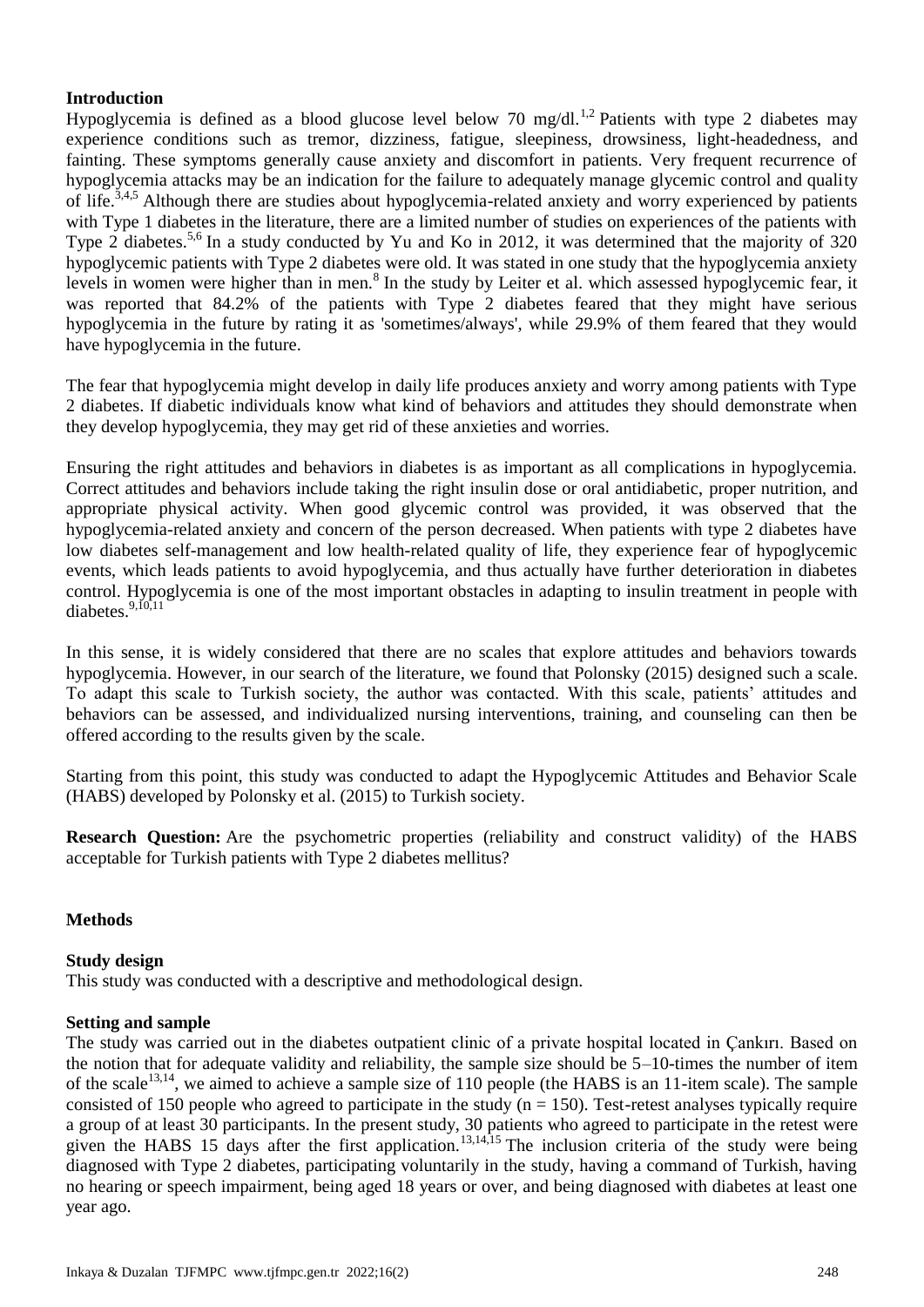# **Data Collection**

The data of the study were collected from the diabetes outpatient clinic of a hospital located in the city of Çankırıbetween November 2017 and February 2018. The sample of the study consisted of those who had had Type 2 diabetes for at least one year, were literate, did not have any communication problems, and accepted to join the study. The time required to complete the form was approximately 20 minutes.

#### **Instruments**

The form for demographic and care-related characteristics.

This form includes eight questions about patients' sociodemographic characteristics such as age, gender, educational status, occupation, ages of diabetes, the presence of complications of diabetes, BMI, and the presence of signs and symptoms of hypoglycemia within the last week.

**Ethical Consideration:** Written permission was obtained by e-mail from the author of the HABS to carry out the reliability and validity of the Turkish version of HABS. Written permissions from the Ethics Committee of Çankırı Karatekin University (22.05.2017/06) and Çankırı Karatekin Hospital were also obtained. The participants were informed about the purpose of the study, and their written consents were obtained. Data of the study were collected in line with the principles set out by the Declaration of Helsinki.

### **HABS**

This scale was prepared for individuals with Type 2 diabetes and consists of 14 items. This scale aims to measure the hypoglycemic attitude and behavior of individuals with Type 2 diabetes using three subscales: Avoidance (four items), confidence (five items), and anxiety (five items). The anxiety subscale asks about individuals' anxieties concerning hypoglycemia. The avoidance subscale asks about attitudes and behaviors adopted in order to avoid hypoglycemia. The confidence subscale consists of questions to determine the degree of comfort felt in not having problems caused by hypoglycemia. There is no total score for the scale: the avoidance and anxiety subscales are scored directly  $(1 = I$  definitely disagree,  $5 = I$  definitely agree), while the confidence subscale is scored in reverse  $(1 = I$  definitely agree,  $5 = I$  definitely disagree). A score is calculated for each subscale. The mean score is calculated by dividing the total subscale score by the number of items.

The Cronbach's alpha values of the HABS were as follows: 0.85 for those using insulin and 0.83 for those not using insulin in the avoidance subscale; 0.77 for those using insulin and 0.74 for those not using insulin in the confidence subscale, and 0.80 for those using insulin and .073 for those not using insulin in the anxiety subscale. The HABS does not have a total Cronbach's alpha value, and alpha values are only available for its subscales $^{12}$ 

# **Research Procedure**

# **The translation process for HABS**

Language validity of the scale was examined as the first step to test the validity of the scale for Turkish society. Two linguists translated the scale from English into Turkish. Then, two experts who are native English speakers translated the scale from Turkish back to English.<sup>13,14</sup>

# **Content validity of HABS**

The translated Turkish version of the scale was submitted to a group of experts (five faculty members from the faculty of nursing, two diabetes nurses and two doctors), asking for their opinions about the validity of the content. Each of these specialists has been working on diabetes or endocrinology for at least 10 years.

These experts were given the original version of the HABS. They evaluated the appropriateness of the HABS items on a scale of 1 to 4 (1 = not appropriate at all,  $4 =$  completely appropriate). The researchers suggest that at least three experts give their opinions to determine whether or not the translation form is equivalent to the original version, as well as calculating the content validity index (CVI). According to their responses, the scale level CVI (S-CVI) and item level CVI (I-CVI) were calculated. The SCVI and I-CVI of > 0.75 were interpreted as indicative of high content validity.<sup>13,15,16</sup> Following this phase, scale items were corrected according to recommendations.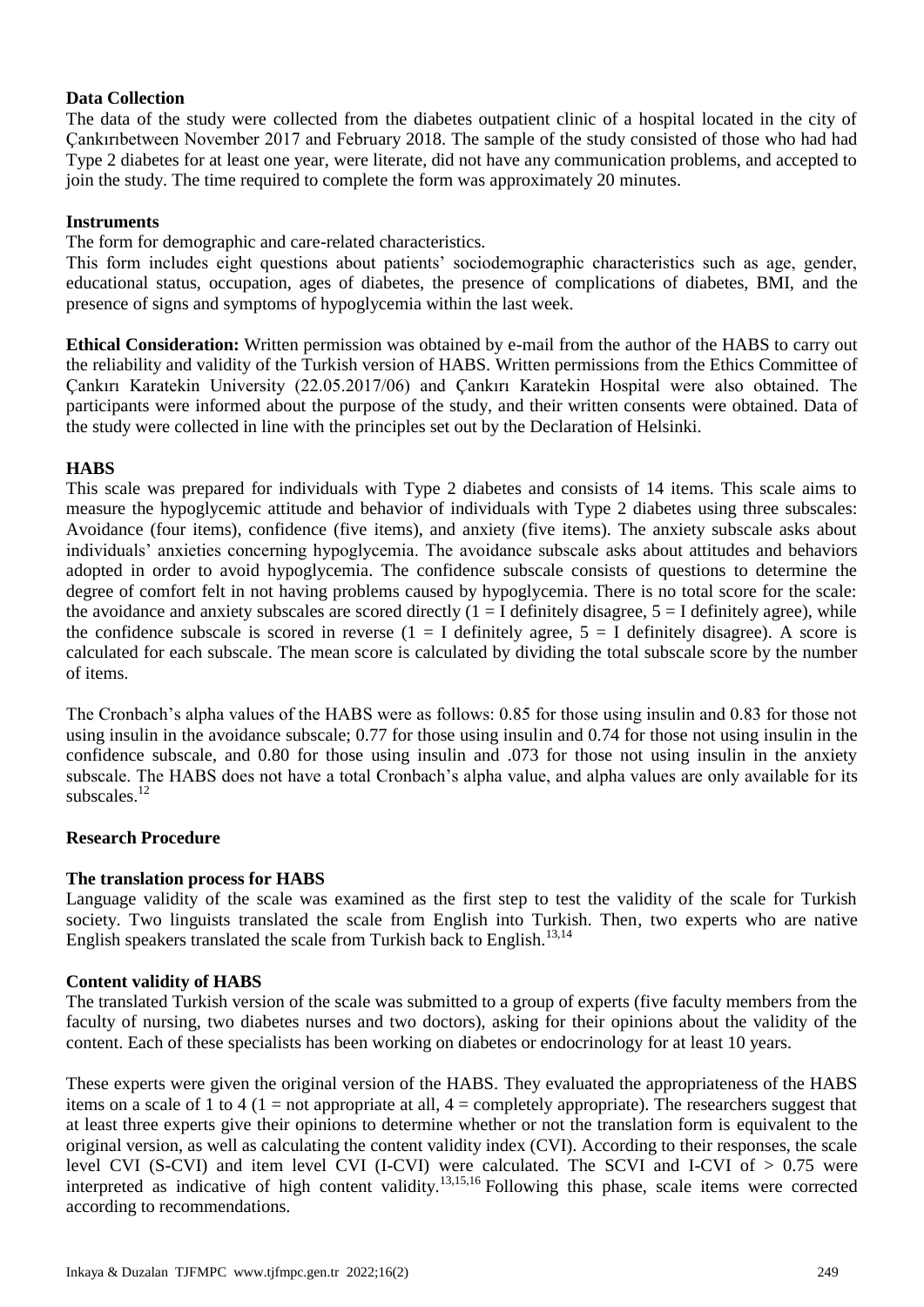# **Validity**

The validity of the scale was examined in terms of concordance validity, construct validity, and contrasted group comparison. I-CVI was used to assess concordance validity. Confirmatory factor analysis (CFA) was used to analyze construct validity. Contrasted group comparison was performed within the scope of validity analysis. The model verification of the comparative fit index (CFI) was carried out by Chi-square test, degree of freedom, root mean square error of approximation (RMSEA), CFI, and normal fit index (NFI).<sup>13,14</sup>

# **Reliability of HABS**

Cronbach's alpha value and item-total correlation were utilized within the scope of reliability analysis. The minimum acceptable Cronbach's alpha value is 0.70. An item-total correlation coefficient of >0.20 is suggested for an item to be at an acceptable level.<sup>13,14,15</sup>

### **Pilot Study**

After the translation stage, HABS was administered to a sample group, including 20 individuals who had similar characteristics with those who would be included in the sample group of the study. Those participating in the pilot study were not included in the study. They gave their feedback about the items of the scale so that they were corrected. The scale was then put into its final format. This procedure was repeated for each translation.13,14

### **Results**

### **Sociodemographic Characteristics**

The sample of the study consisted of 150 patients with Type 2 diabetes. The mean age of the participants was  $60.2 \pm 13.9$  years. Of the sample, 54% were female, 46% were primary school graduates, and 34% were civil servants, the age of diabetes onset was  $15.1 \pm 6.5$  years, 85% were being treated with insulin only, their mean body mass index was  $34.3 \pm 8.2$  kg/m2, and hemoglobin A1c was  $7.9 \pm 2.1\%$  (Table 1).

### **Validity of HABS**

To determine the factor structure of the scale, a literature review was conducted, and a structure was formed. Expert opinions were obtained to determine the suitability of this structure. The content validity ratio/index for each item was calculated to assess the answers from the experts. This was 0.75 for nine experts based on the content validity index. The experts' scores varied between 0.85 and 1.00.

### **Construct validity of HABS**

First and second-order confirmatory factor analysis (CFA) was used to investigate whether or not the structure finalized according to the expert opinions was verified. Confirmatory factor analysis (CFA) aims to assess how much a factorial model formed with factors (latent variables) formed by many observable variables complies with actual data. In this part, CFA was applied to evaluate whether the 14-item structure of the three subscales of the scale was verified. Since the error variances in the first CFA were negative, items 2 and 4 were omitted from the scale. Also, a total score cannot be obtained from the scale since the error variance of the correlation of anxiety subscale with the total score is negative. Items having t values that were not statistically significant ( $t > 1.92$ ) were also examined. M14 was omitted from the scale since it had an insignificant t value. The analyses were repeated over the remaining 11 items. Figure 1 shows the pathdiagram. Items with a load number close to one explain the factor better.

The fit indices were  $\chi$ 2 = 112.23, X2/sd = 2.24, RMSEA = 0.071, CFI = 0.92, IFI = 0.93, NNFI = 0.93, and  $NFI = 0.92$ . When the coefficients showing the correlation between the factors and the observed variables of the model showing the factorial structure of this scale were examined, it was concluded that all coefficients were sufficient. When the fit indices calculated by CFA were considered, it was decided that the previously determined structure of the scale had a high level of fit with the collected data.

#### **Reliability of HABS**

To determine the reliability of the scale, the Cronbach's alpha value, which is the internal consistency coefficient, was calculated. Cronbach's alpha values were determined as 0.71 for the avoidance subscale, 0.72 for the confidence subscale, and 0.85 for the anxiety subscale. It is stated that a reliability coefficient should be as close to 1 as possible in order to be regarded as sufficient in a Likert type scale.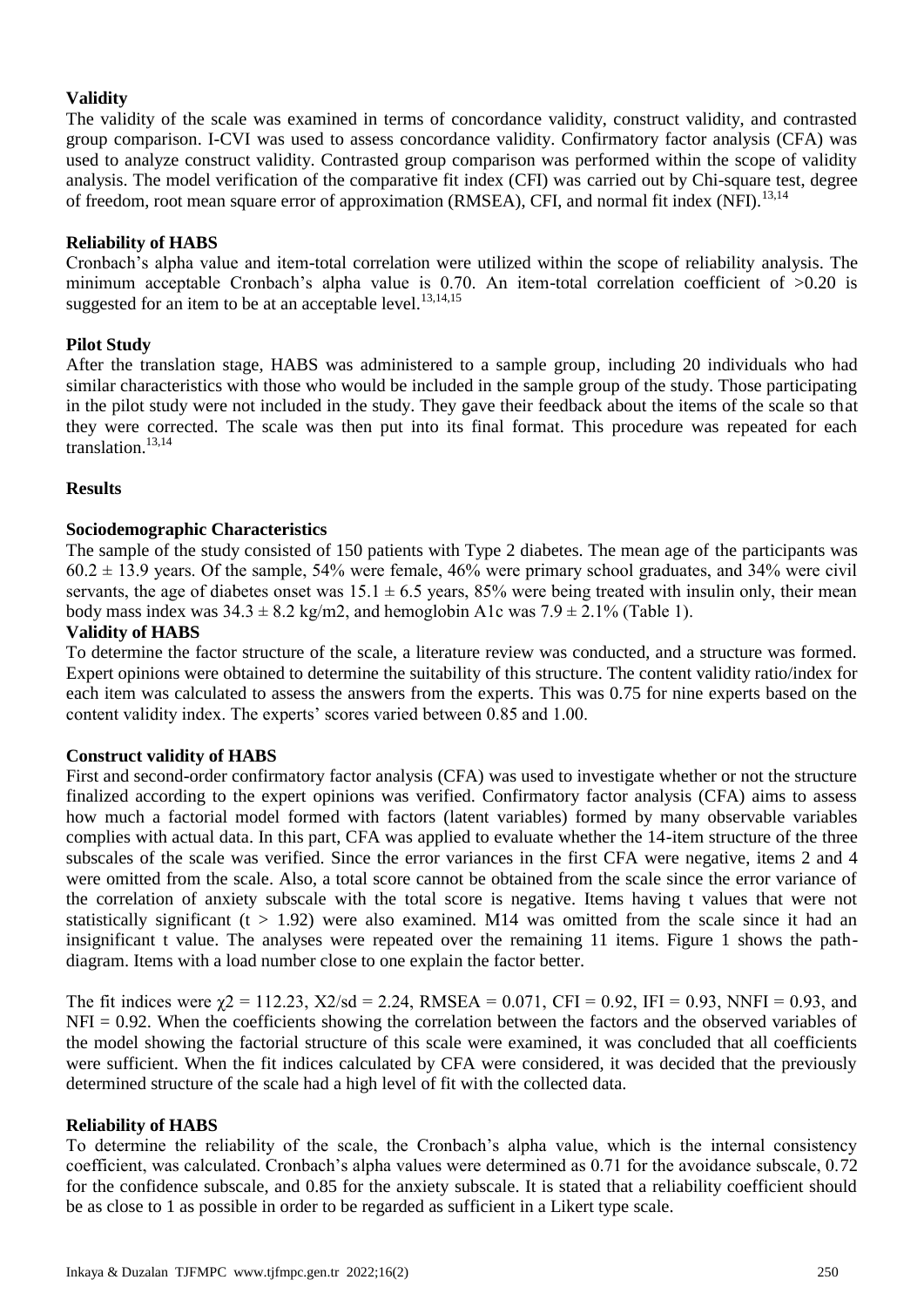The test-retest was applied to 30 patients 15 days later. For HABS, the correlation coefficient was 0.95 and the p-value was  $< 0.001$ , which was significant to the highest degree (r = 0.95; p  $< 0.001$ ). According to these results, it can be asserted that the assessment tool used for the study has a sufficient level of reliability.

| <b>Variables</b>                                                           | Range | M(SD) | $%$ (n)    |  |
|----------------------------------------------------------------------------|-------|-------|------------|--|
| 32-48 years of age                                                         |       |       | 69 (46 %)  |  |
| 49-60 years of age                                                         |       |       | 54 (36 %)  |  |
| 61-88 years of age                                                         |       |       | 27 (18 %)  |  |
| Gender                                                                     |       |       |            |  |
| Male                                                                       |       |       | 69 (46 %)  |  |
| Female                                                                     |       |       | 81 (54 %)  |  |
| <b>Educational level</b>                                                   |       |       |            |  |
| Literate                                                                   |       |       | 30 (20 %)  |  |
| Primary school                                                             |       |       | 69 (46 %)  |  |
| High school                                                                |       |       | 36 (24 %)  |  |
| University                                                                 |       |       | $15(10\%)$ |  |
| Occupation                                                                 |       |       |            |  |
| Housewife                                                                  |       |       | 48 (32 %)  |  |
| Civil servant                                                              |       |       | 51 (34 %)  |  |
| Artisan                                                                    |       |       | $15(10\%)$ |  |
| Farmer                                                                     |       |       | 21 (14 %)  |  |
| Retired                                                                    |       |       | $15(10\%)$ |  |
| Age of diabetes onset (range: 1-28 years; $M \pm SD = 15.1 \pm 6.5$ years) |       |       |            |  |
| $<$ 5 years                                                                |       |       | 36(24%)    |  |
| 5-10 years                                                                 |       |       | 48 (32 %)  |  |
| $>10-15$ years                                                             |       |       | 42 (28 %)  |  |
| $>15-28$ years                                                             |       |       | 24 (16 %)  |  |
| The number of hypoglycemia symptoms during the last week?                  |       |       |            |  |
| $\Omega$                                                                   |       |       | 90(60%)    |  |
| $1 - 2$                                                                    |       |       | 45 (30 %)  |  |
| More than 3 times                                                          |       |       | 15 (10 %)  |  |

Table 1. Description of Sample Demographic Variables ( $N = 150$ ).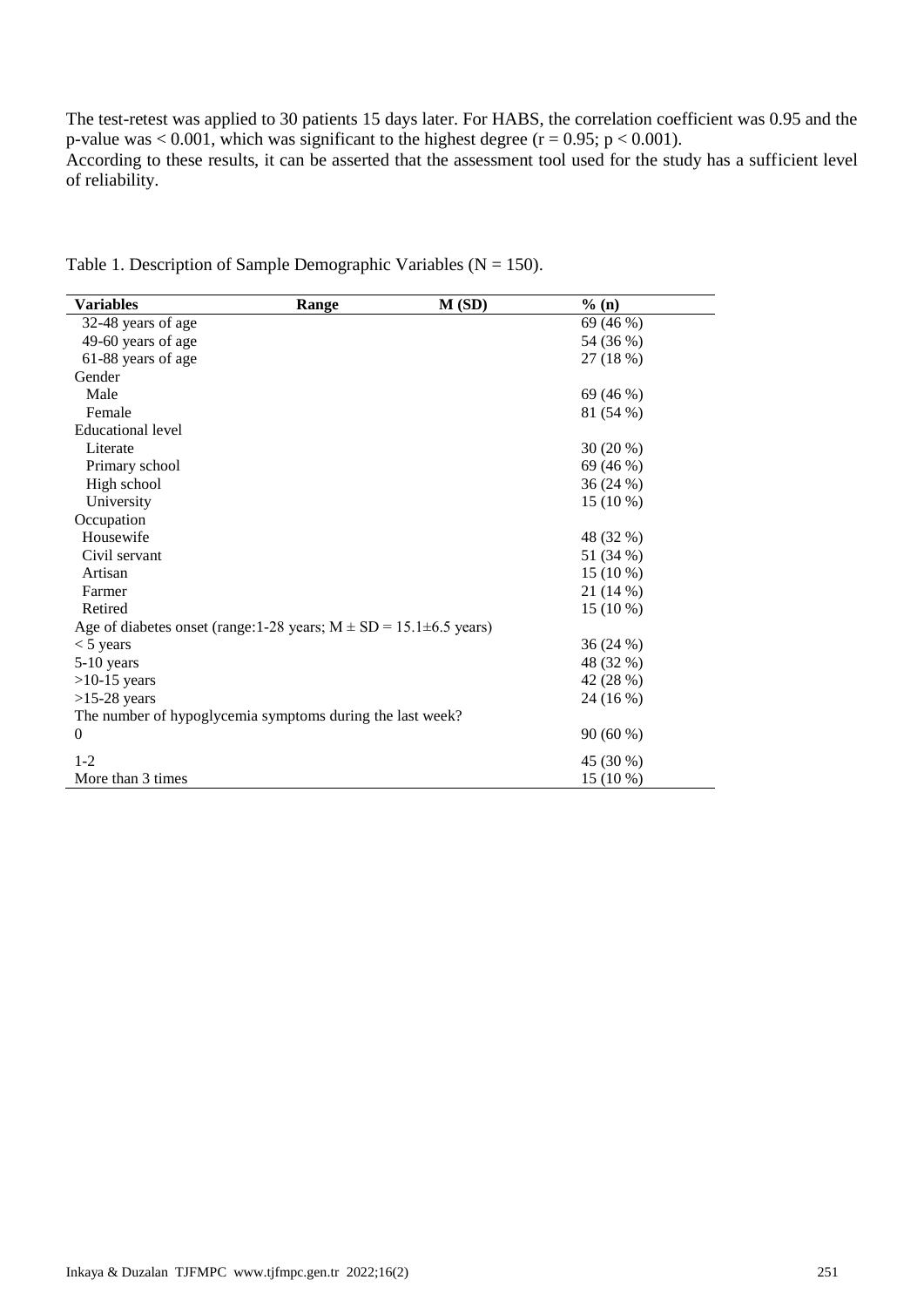# Table 2. Regression and T Values of the Scale

|                |                                                                                                                                                                 | <b>Regression</b><br>values | t values |
|----------------|-----------------------------------------------------------------------------------------------------------------------------------------------------------------|-----------------------------|----------|
| I1             | I am terrified that I might pass out in public due to<br>a low blood sugar episode                                                                              | 0.34                        | 3.97     |
| I3             | I am terrified that I might injure myself or someone<br>else because of a low blood sugar episode.                                                              | 0.31                        | 3.57     |
| I <sub>5</sub> | I spend so much time worrying about the possibility<br>of a low blood sugar episode that it interferes with<br>my ability to do the things I really want to do. | 0.41                        | 5.13     |
| I6             | I am confident that I can stay safe from serious<br>problems with low blood sugar while driving.                                                                | 0.29                        | 2.27     |
| I7             | I am confident that I can stay safe from serious<br>problems with low blood sugar while exercising.                                                             | 0.66                        | 8.80     |
| <b>I8</b>      | I am confident that I can avoid serious problems<br>due to low blood sugar when I'm alone.                                                                      | 0.83                        | 11.64    |
| <b>I9</b>      | I am confident that I can catch and respond to low<br>blood sugar before my blood sugars get to low.                                                            | 0.71                        | 9.73     |
| I10            | I am confident that I can stay safe from serious<br>problems with low blood sugar while out in public.                                                          | 0.95                        | 9.58     |
| I11            | To avoid serious problems with low blood sugar, I<br>tend to keep my blood sugars higher than I<br>probably should.                                             | 0.98                        | 14.76    |
| I12            | Without even bothering to test, I take quick action<br>to raise my blood sugars at the first hint of any<br>funny feelings                                      | 0.98                        | 15.12    |
| I13            | To avoid serious problems due to low blood sugar,<br>I eat or drink a lot more often than I really need to.                                                     | 0.68                        | 7.43     |



Figure 1. HABS confirmatory factor analysis model.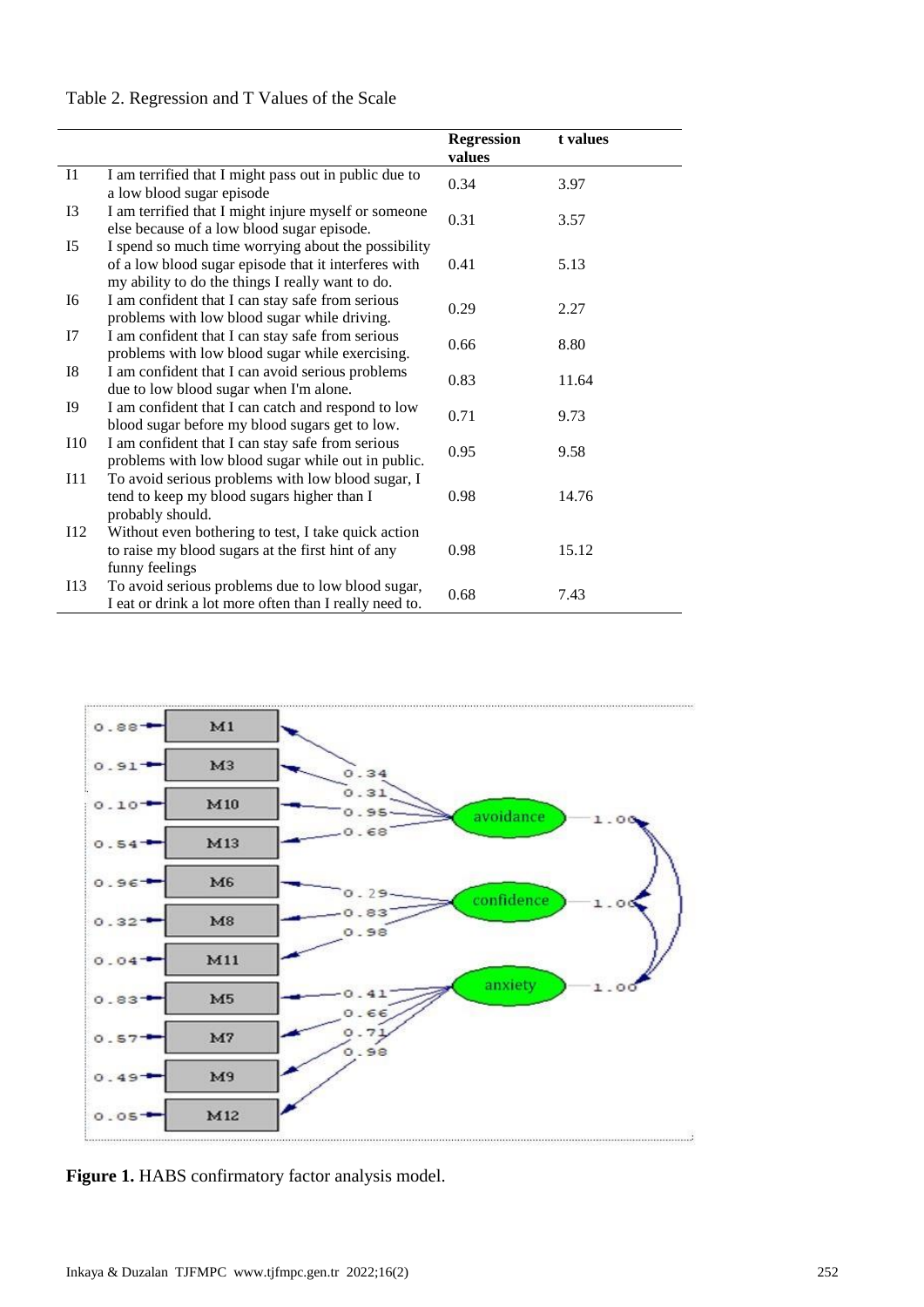### **Discussion**

A group of experts analyzed the HABS, and it was revised during the content validity stage according to their suggestions.13,14-16 Experts can be given a questionnaire to rate the coherence of items, and the consensus of most experts can be accepted as an indicator of content validity.<sup>13,14</sup> If the consensus of experts is higher than 0.75, this signifies a high content validity. In this study, CVI values were found to be higher than 0.75. The analysis revealed that the expert scores were coherent. Therefore, the items of the HABS are deemed suitable for Turkish culture.

A number of fit indices are used to assess the validity of the model in CFA. Among these indices, the most commonly used are<sup>14,15,16,17</sup> Chi-square Goodness Test (Chi-square Goodness, γ2), Root Mean Square Error of Approximation (RMSEA), Comparative Fit Index (CFI), Non-normed Fit Index (NNFI), Normed Fit Index (NFI), and Goodness of Fit Index (GFI). When the values observed in the scale model are between Χ2/d < 3; 0  $\leq$  RMSEA  $\leq$  0.05; 0.97  $\leq$  NNFI  $\leq$  1; 0.97  $\leq$  CFI  $\leq$  1; 0.95  $\leq$  GFI  $\leq$  1 and 0.95  $\leq$  NFI  $\leq$  1, this indicates a perfect fit. When the values are between  $4 < X/2/d < 5$ ;  $0.05 < RMSEA < 0.08$ ;  $0.95 < NNFI < 0.97$ ;  $0.95 <$ CFI  $\leq$  0.97; 0.90  $\leq$  GFI  $\leq$  0.95 and 0.90  $\leq$  NFI  $\leq$  0.95, this indicates an acceptable fit (13,14, 15). The fit indices in the present study were  $\chi$ 2=112.23, X2/sd = 2.24, RMSEA = 0.071, CFI = 0.92, IFI = 0.93, NNFI = 0.93, and NFI = 0.92. When examining the coefficients showing the correlation between the factors and variables observed in the model showing the factorial structure of this scale, it was concluded that all coefficients were sufficient. 18 When considering the fit statistics calculated by CFA, it was decided that the previously determined structure of the scale complied well with the collected data.

In the present study, the HABS had an acceptable internal consistency. Item analysis is among the methods utilized to assess the internal consistency in the adapted scales in terms of reliability. The adequate item score was 0.20. Also in the present study, item score correlation values were between 0.29 and 0.98. In a study by Polonosky et al., values below 0.30 were considered insignificant.

Another method used for assessing internal consistency is Cronbach's alpha reliability coefficient. A Cronbach's alpha value of  $\leq 0.40$  signifies that the measurement tool is not reliable; a value between 0.40 and 0.59 indicates that the measurement tool has low reliability; a value between 0.60 and 0.79 indicates that the measurement tool is considered relatively reliable, and a value between 0.80 and 0.00 signifies that the tool is considered highly reliable 13,14. In the present study, it was determined that the Cronbach's alpha value of the scale was within reliable limits. The alpha values were determined as 0.71 for the avoidance subscale, 0.72 for the confidence subscale, and 0.85 for the anxiety subscale.

In their study, Polonsky et al. found that the Cronbach's alpha coefficients were 0.85 for those using insulin and 0.83 for those not using insulin in the avoidance subscale, 0.77 for those using insulin and 0.74 for those not using insulin in confidence subscale, and 0.80 for those using insulin and 0.73 for those not using insulin in the anxiety subscale.

The test-retest analysis is among the most common reliability analyses in assessing the invariance characteristic of the measurement tool. There was consistency between measurements performed at specific intervals, since there was no difference between test-retest mean scores. The test-retest reliability coefficient was above 0.95, and there were a statistically positive relationship and high correlation between test-retest scores.<sup>13,14</sup> Thus, the Turkish version of HABS was determined to have a high level of reliability.

In the present study, the mean scores were determined as  $1.97 \pm 0.87$  in the anxiety subscale;  $2.47 \pm 0.75$  in the avoidance subscale, and  $3.85 \pm 0.65$  in the confidence subscale. The mean total score of the scale was 3.8  $\pm$  0.9. In the study by Polonosky et al. (2015), it was found that the HABS subscale mean scores for insulin and non-insulin users were as follows: Anxiety =1.93  $\pm$  0.78 and 1.65  $\pm$  0.64, avoidance = 2.50  $\pm$  0.92 and  $2.37 \pm 0.82$ , and confidence =  $3.75 \pm 0.75$  and  $3.93 \pm 70$ .

#### **Conclusion**

In thisi study, we investigated the reliability and validity of the HABS for Turkish society. We showed that the Turkish version of the HABS is a reliable and valid instrument for evaluating hypoglycemia attitude behaviors. It was determined that the scale could be used in nursing practice and research in Turkey.